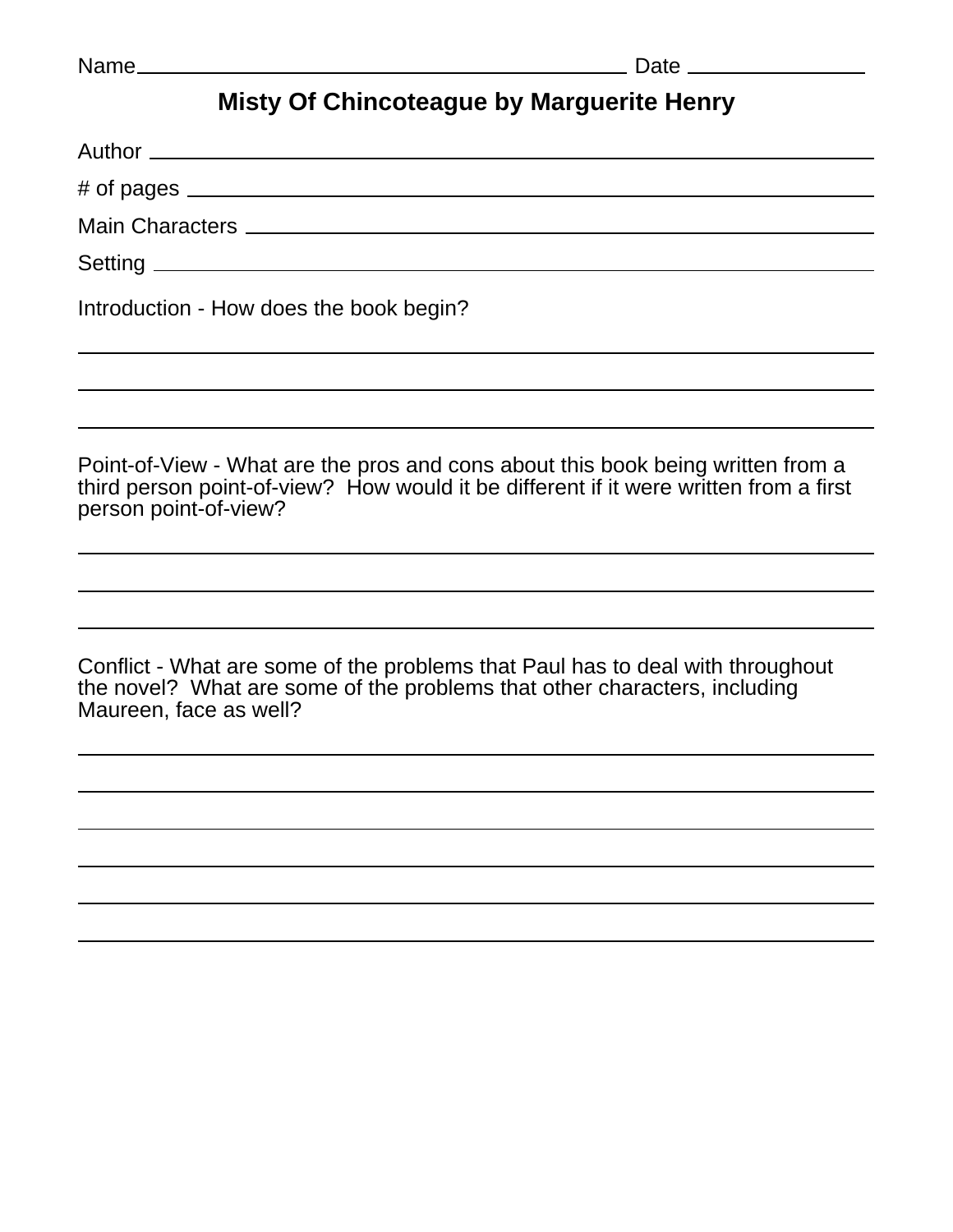| Rising Action - How do the characters go about solving their problems? How<br>does Paul's character begin to change?             |
|----------------------------------------------------------------------------------------------------------------------------------|
|                                                                                                                                  |
|                                                                                                                                  |
| Discovery - What are some of the things that Paul discovers about himself, about<br>others, and about life throughout the story? |
|                                                                                                                                  |
|                                                                                                                                  |
| Climax - what is the turning point of the story?                                                                                 |
|                                                                                                                                  |
| Falling Action - How do some of the characters resolve their problems?                                                           |
|                                                                                                                                  |
|                                                                                                                                  |